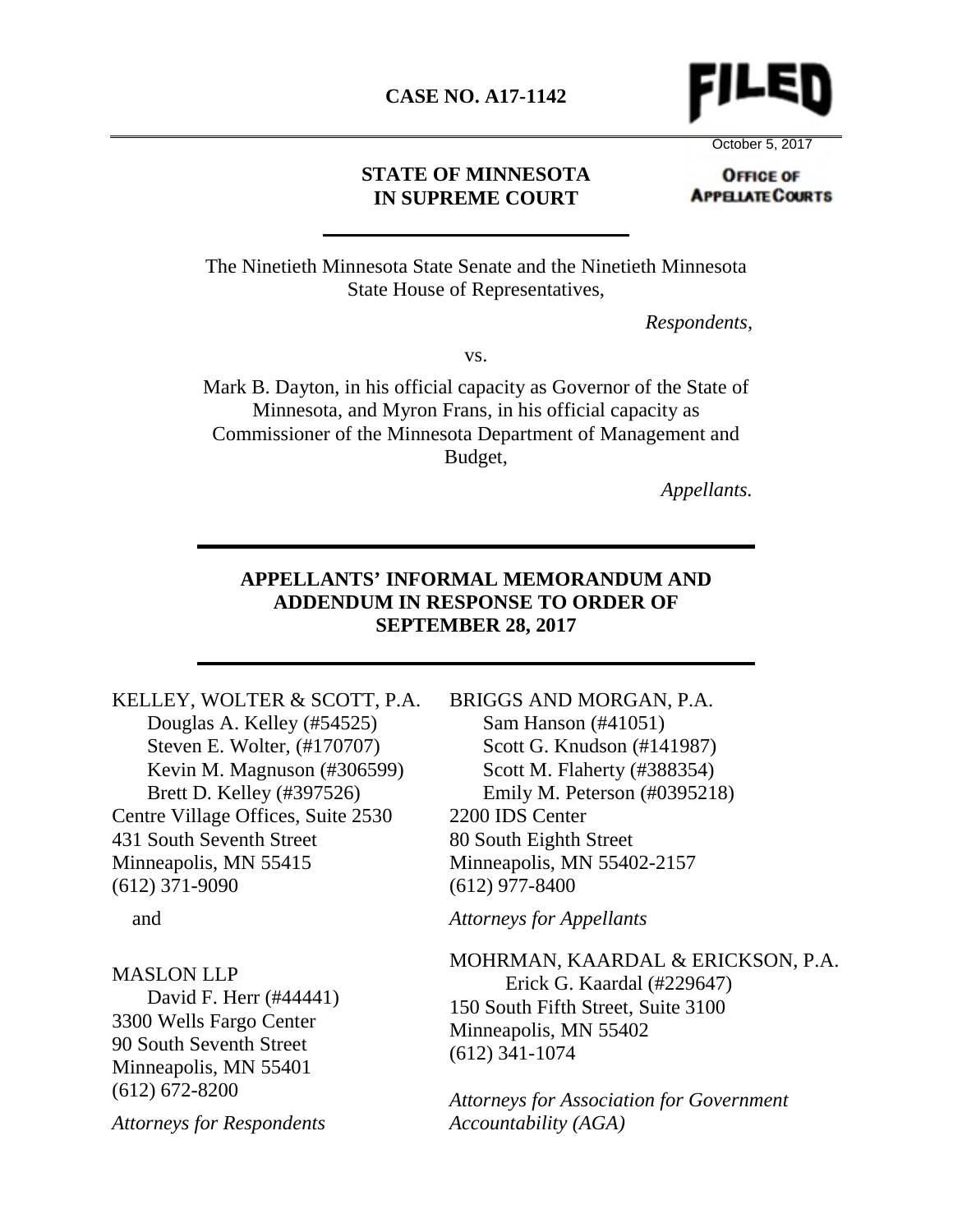ROSS & ORENSTEIN, LLC Harry N. Niska (#0391325) 222 South Ninth Street, Suite 470 Minneapolis, MN 55402 (612) 436-9804

and

CENTER OF THE AMERICAN EXPERIMENT Kimberly Reynolds Crockett (#0388309) 8421 Wayzata Boulevard, Suite 110 Golden Valley, MN 55426

*Counsel for Amicus Curiae Center of the American Experiment*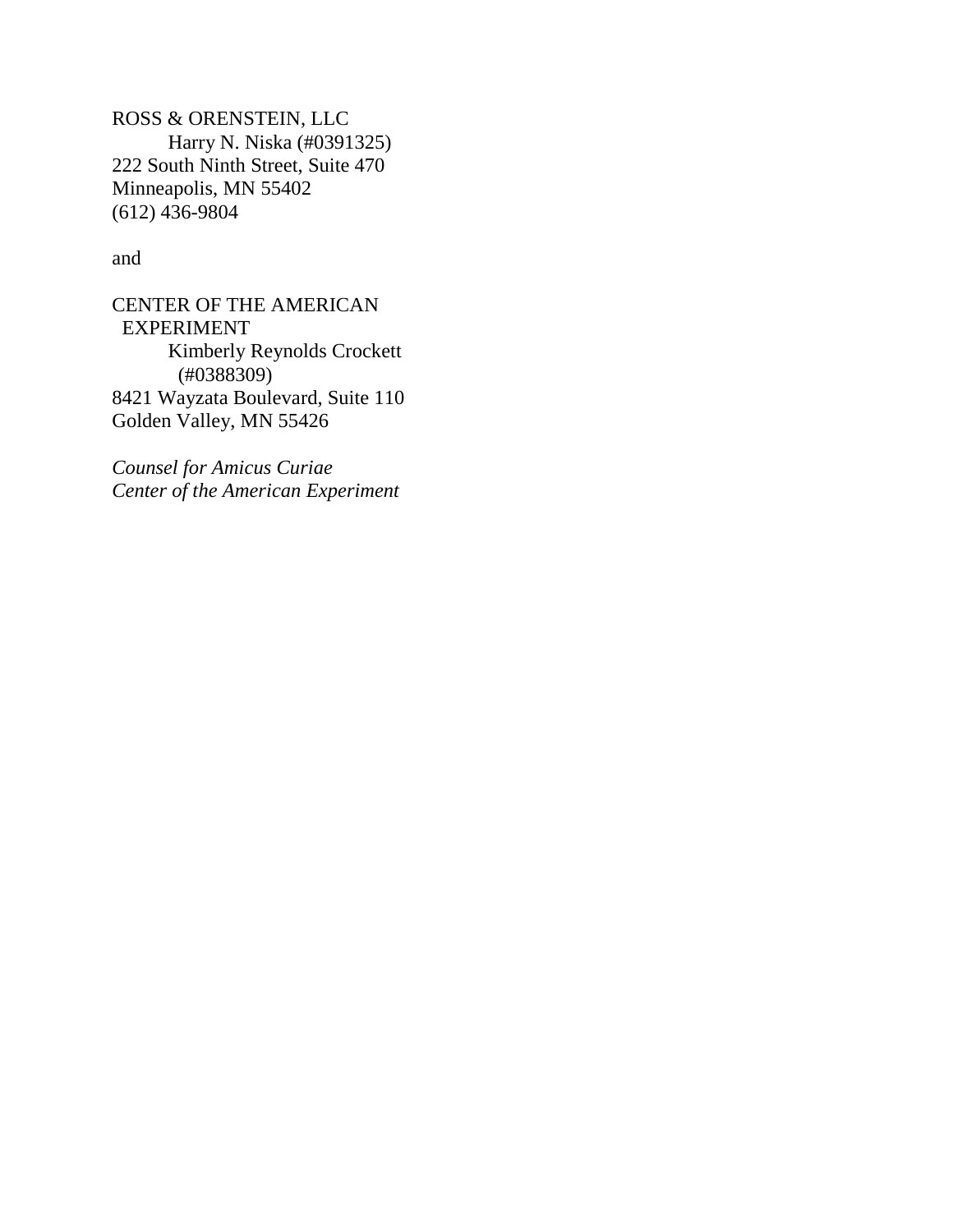# Table of Contents

# Page

| RESPONDENTS HAVE NOT BEEN CANDID WITH THE COURT ABOUT THE                                            |
|------------------------------------------------------------------------------------------------------|
|                                                                                                      |
| $\mathbf{I}$ .<br>The Legislature Has Granted Itself Significant Flexibility In Law To Access Funds3 |
| The House and Senate Have Access to Their Carryover Accounts3<br>A.                                  |
| <b>B.</b>                                                                                            |
| Appropriations Are Available to The Legislature in Either Year of the<br>$\mathbf{C}$ .              |
| The LCC May Transfer LCC Carryover And Biennial Funds To The House<br>D.                             |
| $\prod$ .                                                                                            |
| III.                                                                                                 |
|                                                                                                      |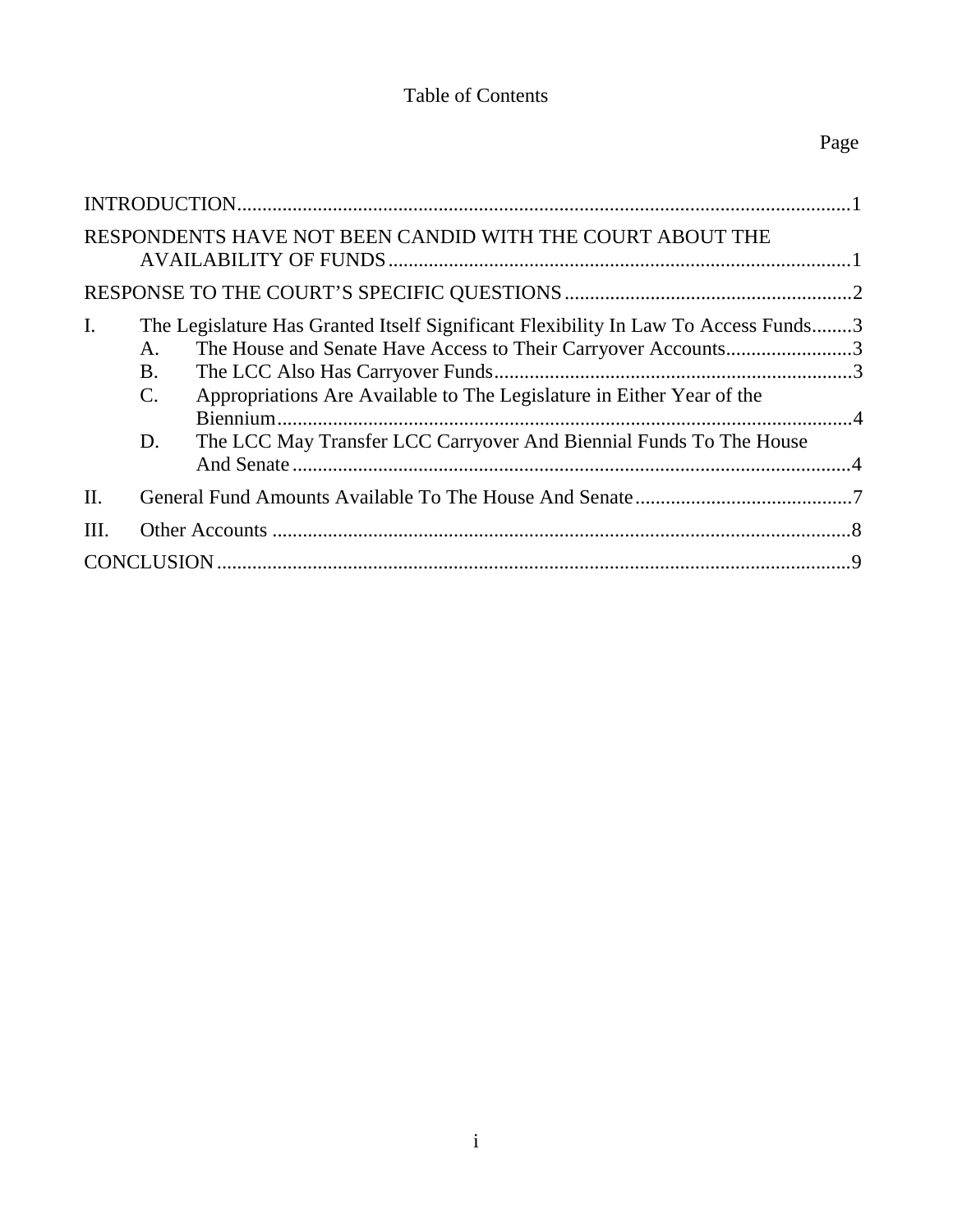#### **INTRODUCTION**

In the Order dated September 28, 2017, this Court requested two separate items:

1) the identification of "*all* funds the Legislature may use to fund its operations in the absence of an appropriation for the FY2018-2019 biennium, whether current appropriations or carryover funds," and 2) "the authority that permits the Legislature to use these funds." Order dated September 28, 2017, pp. 3-4. In response to the Order, the Governor will first explain how Respondents have failed to be forthright in their court filings, and next will provide his answers to the Court's request.

# **RESPONDENTS HAVE NOT BEEN CANDID WITH THE COURT ABOUT THE AVAILABILITY OF FUNDS**

Clearly important to the Court's constitutional analysis is the availability of funding to Respondents in the absence of an appropriation. (*See* Sept. 8, 2017 Order, p. 4 ("But the extent of the funding available to the Legislature without the parties' stipulations and the district court's June 26 and July 31 funding orders is unclear, as is the date by which that funding will be exhausted given actual expenditures after the start of this fiscal year and anticipated expenses before the next regular legislative session convenes.").) Nevertheless, Respondents attempted to create a constitutional crisis by repeatedly stating in their filings, without factual support, that the Governor's vetoes have "abolished" the Legislature or that the Legislature faces imminent shutdown. In addition to the false claim of abolishment, Respondents have failed to candidly disclose *all* available resources to the Court.

Respondents reported in their September 18, 2017 filing entitled, "Statement of Legislative Finances," on the status of only the House and Senate carryover accounts.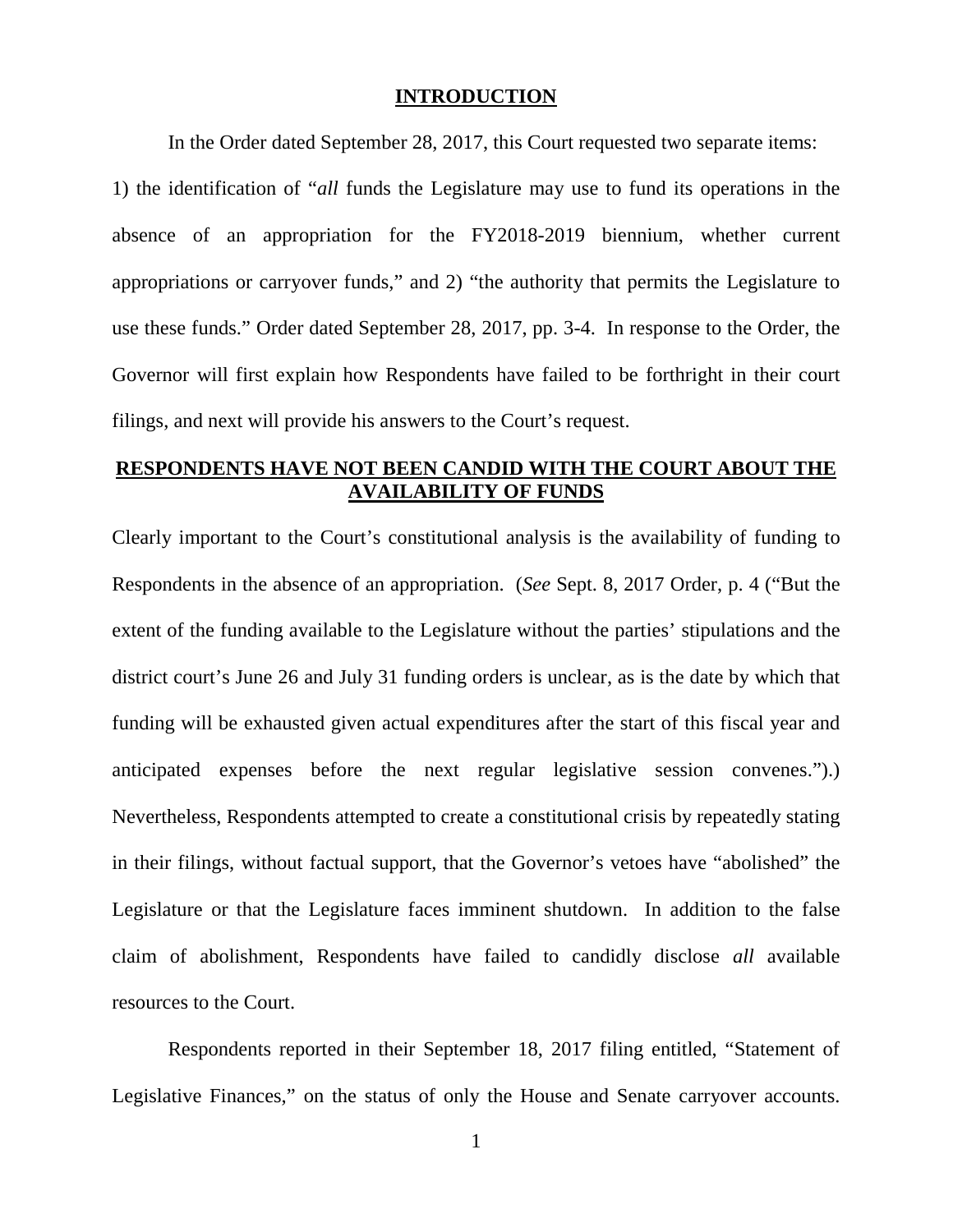We now know that Respondents obtained legal advice that they could access Legislative Coordinating Commission ("LCC") carryover and FY 18-19 biennial appropriated funds, and they have stated they intend to use both. Only Respondents can explain why they failed to call these funds to the Court's attention. In fact, it was the Governor in his September 15, 2017 filing who provided details about the existence of the LCC funds. (Appellants' September 15, 2017 Informal Mem., p. 9 n.2.)

Consistently throughout their lawsuit, Respondents have insisted that the Governor's line-item vetoes "abolished" them, even though they had access to (1) over \$16 million in Temporary Injunction funds from July 1 through October  $1^1$ [,](#page-4-0) (2) over \$16 million in carryover funds, (3) over \$3.8 million in LCC carryover funds, and (4) up to as much as over \$31 million in LCC FY 18-19 biennial general fund appropriations. Even as recently as their September 26, 2017 filing, Respondents declared that they are facing "imminent shutdown" and that the Governor has "forced the entire Legislature into survival mode." (*See* Resp. to Appellants' Amended Statement on Carryover Funds, p. 1.) These claims of abolishment are simply false.

### **RESPONSE TO THE COURT'S SPECIFIC QUESTIONS**

The Court has requested briefing on the legal authority and amounts of any funds that can be used to finance Senate and House operations in the absence of an appropriation.

<span id="page-4-0"></span><sup>1</sup> October 1, 2017 was the last date that funding was available to Respondents under the district court's Temporary Injunction. The date used herein to address availability of funds is October 2, 2017, the date after expiration of the Temporary Injunction funding.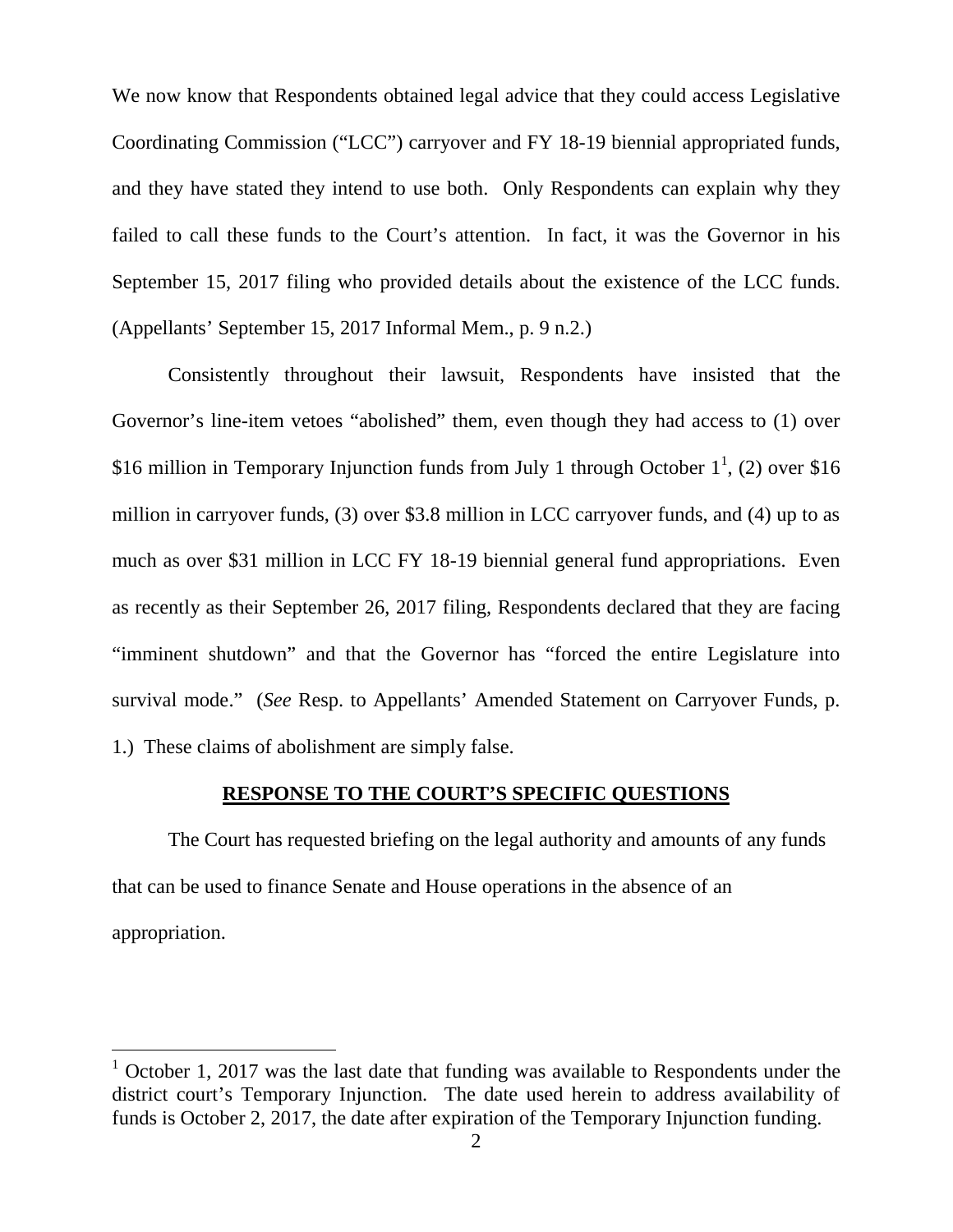# **I. The Legislature Has Granted Itself Significant Flexibility In Law To Access Funds.**

The Legislature has enacted several laws that give itself special access to funds. These statutes apply uniquely to the Legislature—neither the Executive nor Judicial branches have the same access to funding. As a result of these statutes, the House and Senate have access to significant funds that can finance their operations well into the beginning of the next legislative session, at which point they can pass new appropriations.

# **A. The House and Senate Have Access to Their Carryover Accounts.**

Unlike the Executive branch or the Courts, the Legislature—including the House, Senate, and legislative committees and commissions—has authority to carry over into the next biennium unexpended appropriated balances from prior years. Minn. Stat. § 16A.281. The Legislature does not require approval from the Commissioner of Management and Budget to carry over or spend these funds. *Id.* These carryover accounts, which are accounts in the general fund, can be used to pay operational expenses. *Id.* (carryover funds can be used "to pay expenses associated with sessions, interim activities, public hearings, or other public outreach efforts and related activities").

### **B. The LCC Also Has Carryover Funds.**

Minnesota Statutes section 16A.281 provides authority to carry over funds not only to the House and Senate, but also to the LCC. As of October 2, 2017, the LCC's carryover balance in the general fund is approximately \$3,871,375.

3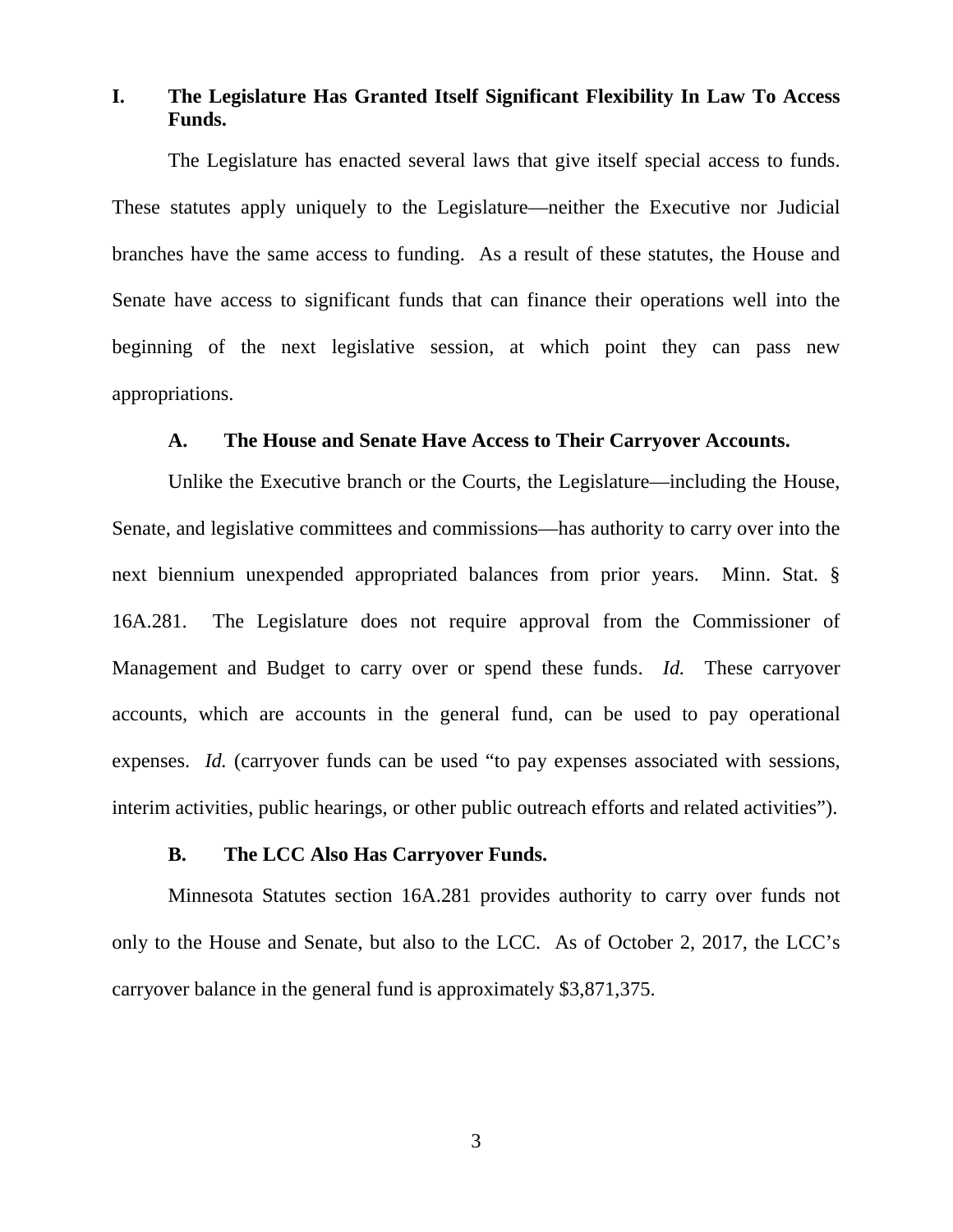# **C. Appropriations Are Available to The Legislature in Either Year of the Biennium.**

Also unlike Executive branch agencies, the Legislature can spend biennial appropriated funds "in either year of the biennium." Minn. Stat. § 16A.281. This means that the LCC, for example, is entitled to use all or a portion of its FY 19 appropriation in FY 18.

# **D. The LCC May Transfer LCC Carryover And Biennial Funds To The House And Senate.**

The State Government Appropriations bill, passed during the 2017 Special Session, made general fund appropriations to the LCC of \$17,383,000 for FY 18 and \$17,553,000 for FY 19. (Laws 2017 Spec. Sess. c. 4, art. 1 § 2, subd. 4.) As of October 2, 2017, the LCC has approximately \$14,162,967 remaining of its FY 18 general fund appropriation, and the entire \$17,553,000 of its FY 19 general fund appropriation. These appropriations to the LCC are identified in session law as appropriations that may be used for staff to support listed offices and commissions (*e.g.*, Legislative Auditor, Revisor of Statutes, Legislative Reference Library), and some listed amounts for specified activities (*e.g.*, \$130,000 in the first year for transit financial activity reviews required by statute). *Id.*

However, Minnesota Statutes section 3.305, subd. 2 provides: "The Legislative Coordinating Commission may transfer unobligated balances among general fund appropriations to the legislature." This broad transfer language provides the authority for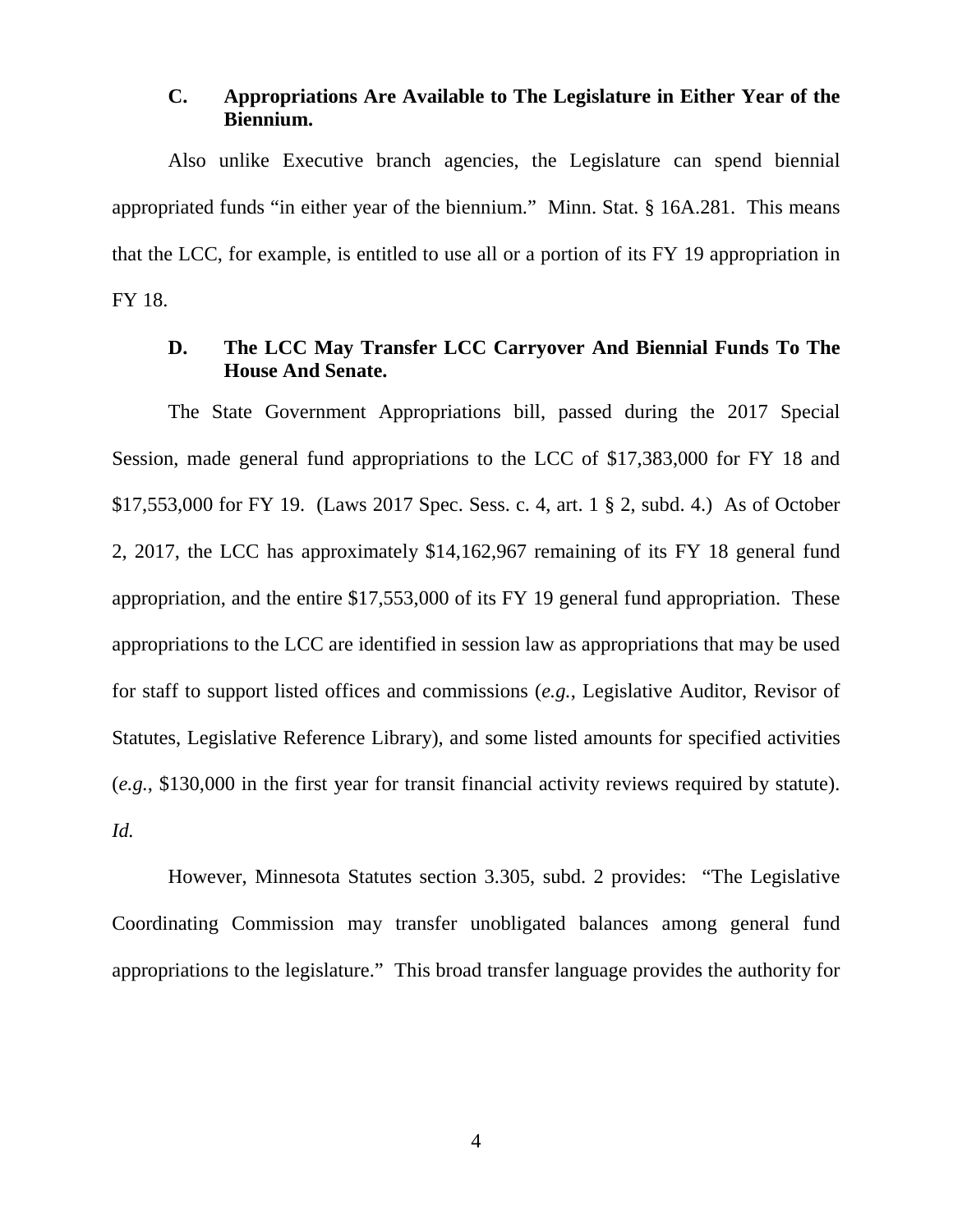the  $LCC<sup>2</sup>$  $LCC<sup>2</sup>$  $LCC<sup>2</sup>$  to transfer LCC general fund appropriations—both carryover and biennial appropriations—for use by the House and Senate.<sup>3</sup>

In their Response to Appellants' Amended Statement on Carryover Funds, Respondents suggest that Minnesota Management and Budget ("MMB") has the discretion to limit the LCC's transfer authority. (Resp. to Appellants' Am. Statement on Carryover Funds, p. 2.) Appellants are not aware of any such discretionary authority on the part of MMB. Respondents may be referring to Minn. Stat. § 16A.285, which places general conditions on appropriation transfers of an "agency" in the executive, legislative, or judicial branch. Minn. Stat. § 16A.285 (allows appropriation transfers between programs in the same fund (*e.g.,* the general fund) if the agency first notifies MMB, the transfer is consistent with legislative intent, and "[i]f an amount is specified for an item within an activity, that amount must not be transferred or used for any other purpose"). This provision, to the extent it applies to the LCC, does not require MMB approval, only notice to MMB.

In addition, section 16A.285 does not appear to prevent the transfer of LCC general fund balances, the legislative intent for which is codified in section 3.305, subd. 2. However, to the extent there is a conflict between these two provisions, section 3.305,

<span id="page-7-0"></span><sup>&</sup>lt;sup>2</sup> The LCC members are: Rep. Kurt Daudt (R); Rep. Lyndon Carlson (DFL); Rep. Melissa Hortman (DFL); Rep. Joe Hoppe (R); Rep. Deb Kiel (R); Rep. Joyce Peppin (R); Sen. Michelle Fischback (R); Sen. Tom Bakk (DFL); Sen. Michelle Benson (R); Sen. Gary Dahms (R); Sen. Paul Gazelka (R); and Sen. Sandy Pappas (DFL).

 $3$  As a result of the Governor's line-item vetoes, the House and Senate do not have FY18-19 appropriations. However, under its section 3.305, subd. 2 authority to transfer balances "among general fund appropriations," the LCC could transfer funds from the LCC general fund carryover and biennial appropriations, to the House and Senate carryover accounts, which are also general fund appropriation accounts.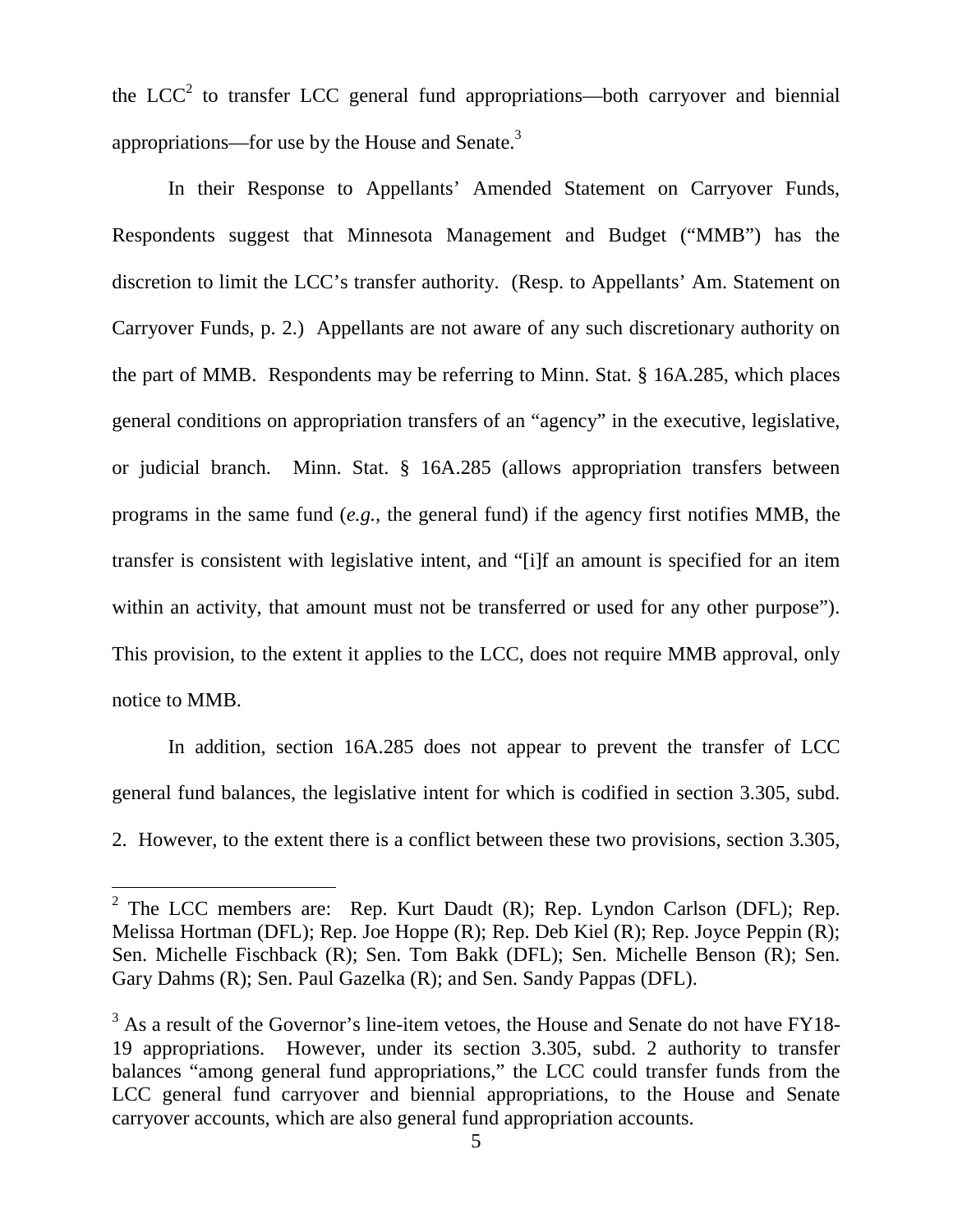subd. 2, the more specific statute expressly addressing LCC transfer authority, should governover the general provisions of section  $16A.285<sup>4</sup>$ . The Legislature has not expressed any manifest intent that section 16A.285 should limit the LCC's broad authority under section 3.305, subd. 2 to transfer a significant amount of its general fund funds to the House and Senate carryover accounts.

Thus, by operation of both section 3.305, subd. 2 and section 16A.281, the LCC may transfer to the House and Senate: 1) LCC carryover funds; 2) LCC FY 18 and/or FY 19 biennial appropriated general fund funds; and/or 3) all of the above. *See* Minn. Stat. §§ 3.305, subd. 2 (LCC may transfer unobligated balances among legislative general fund appropriations); 16A.281 (carryover funds may be used for operations, and legislative appropriations can be used in either year of the biennium).

In their September 26, 2017 filing, Respondents protest that their use of LCC funds would impede the operations of the LCC. Respondents could consider, however, transferring only the LCC's carryover funds and FY 19 general fund funds to the House and Senate. By doing so, the LCC could continue, business as usual, using its FY 18 appropriations, without "par[ing] back significantly" the LCC's functions or imperiling the LCC's 140 employees, as Respondents portend. (Resp. to Appellants' Am. Statement

<span id="page-8-0"></span><sup>4</sup> *See State v. Kalvig*, 296 Minn. 395, 401, 209 N.W.2d 678, 681 (1973) ("[O]ur statutory and case law history clearly indicate a support for the doctrine that the specific statute controls the general statute, unless the legislature manifestly indicates its intention that the latter shall be controlling."); *Nathan v. St. Paul Mut. Ins. Co.*, 243 Minn. 430, 438-39, 68 N.W.2d 385, 391 (1955) ("[W]here, as here, two statutes contain general and special provisions which seemingly are in conflict, the general provision will be taken to affect only such situations within its general language as are not within the language of the special provision."); Minn. Stat. § 645.26, subd. 1 (in irreconcilable conflict, specific provision controls over general unless general provision is enacted later and legislative intent is manifest that the general provision shall prevail).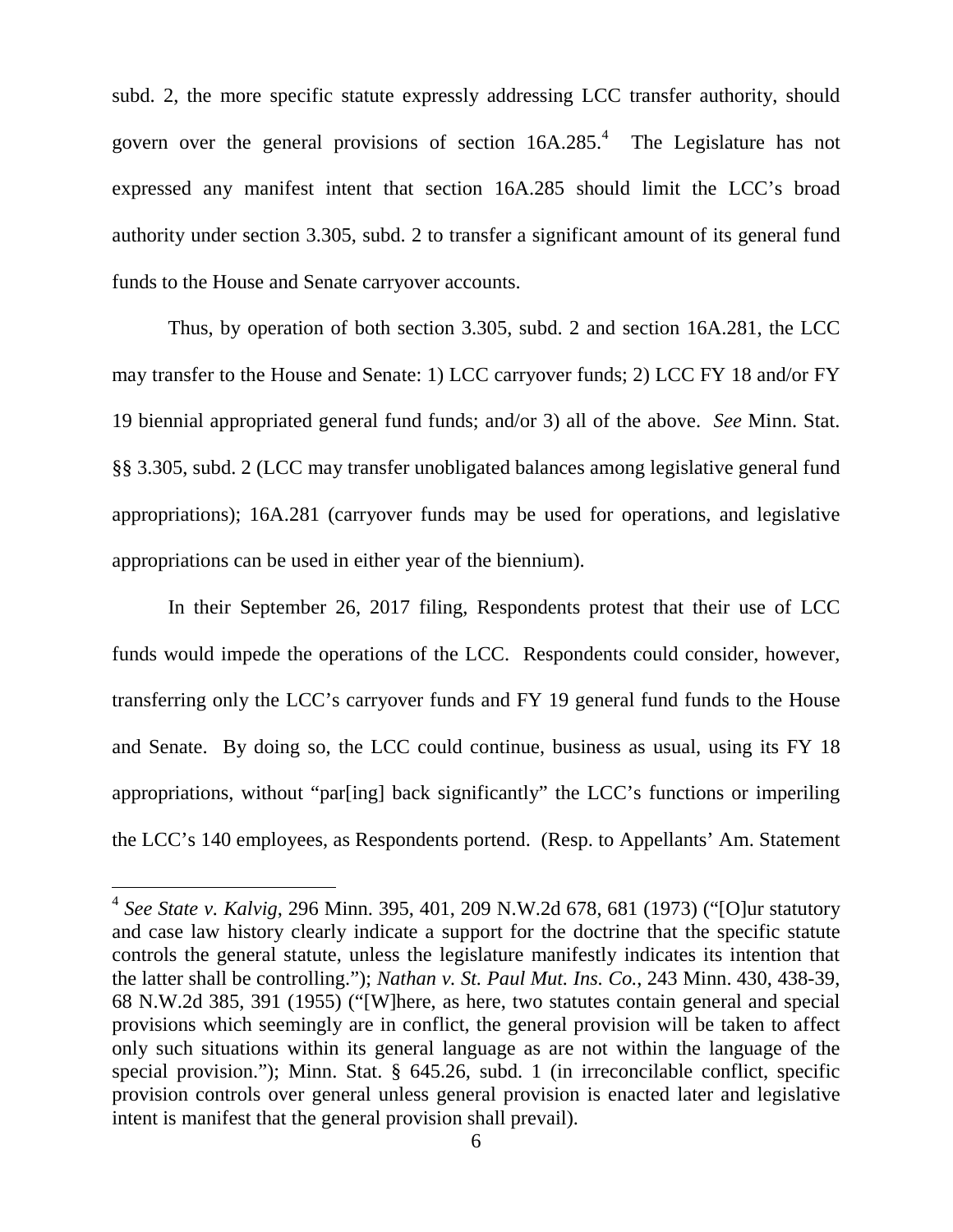on Carryover Funds, p. 2.) Then, in the next legislative session, the Legislature could pass an appropriations bill that restores to the LCC any funds that Respondents have used.

### **II. General Fund Amounts Available To The House And Senate**

The parties agree that the House and Senate can use their carryover accounts to fund operations in the absence of an appropriation for the FY 18-19 biennium. As of October 2, 2017, the House carryover account contains approximately \$10,681,438 and the Senate carryover account contains approximately \$5,582,050.<sup>5</sup>

Additionally, assuming that under its section 3.305, subd. 2 authority, the LCC authorizes a transfer of its carryover funds, the amounts available to the House and Senate would increase by approximately \$3,871,375.

Finally, assuming the LCC authorizes a transfer of its FY 18-19 general fund appropriated funds, the amounts available to the House and Senate could increase by up to as much as  $$31,715,967$  $$31,715,967$  $$31,715,967$ .<sup>6</sup>

<sup>&</sup>lt;sup>5</sup> Appellants previously identified a Senate carryover account balance of \$6,004,375.94 as of September 1, 2017 (Appellants' Statement on Carryover Funds, p. 2). During MMB's annual reconciliation of cash balances, it was discovered that expenditures of \$416,691.61 made by the Senate during fiscal year 2017 were not recorded in the accounting system. This has since been corrected, and the Senate carryover account balance has been reduced accordingly.

<span id="page-9-0"></span> $6$  Of the general fund appropriation to the LCC, \$567,000 in FY 18 and \$10,000 in FY 19, are earmarked for specific items. (Laws 2017 Spec. Sess. c. 4, art. 1 § 2, subd. 4.) It is unclear whether those amounts could be used for other purposes. *Compare* Minn. Stat. § 16A.285 ("If an amount is specified for an item within an activity, that amount must not be transferred or used for any other purpose.") *with* Minn. Stat. 3.305, subd. 2 ("The Legislative Coordinating Commission may transfer unobligated balances among general fund appropriations to the legislature.").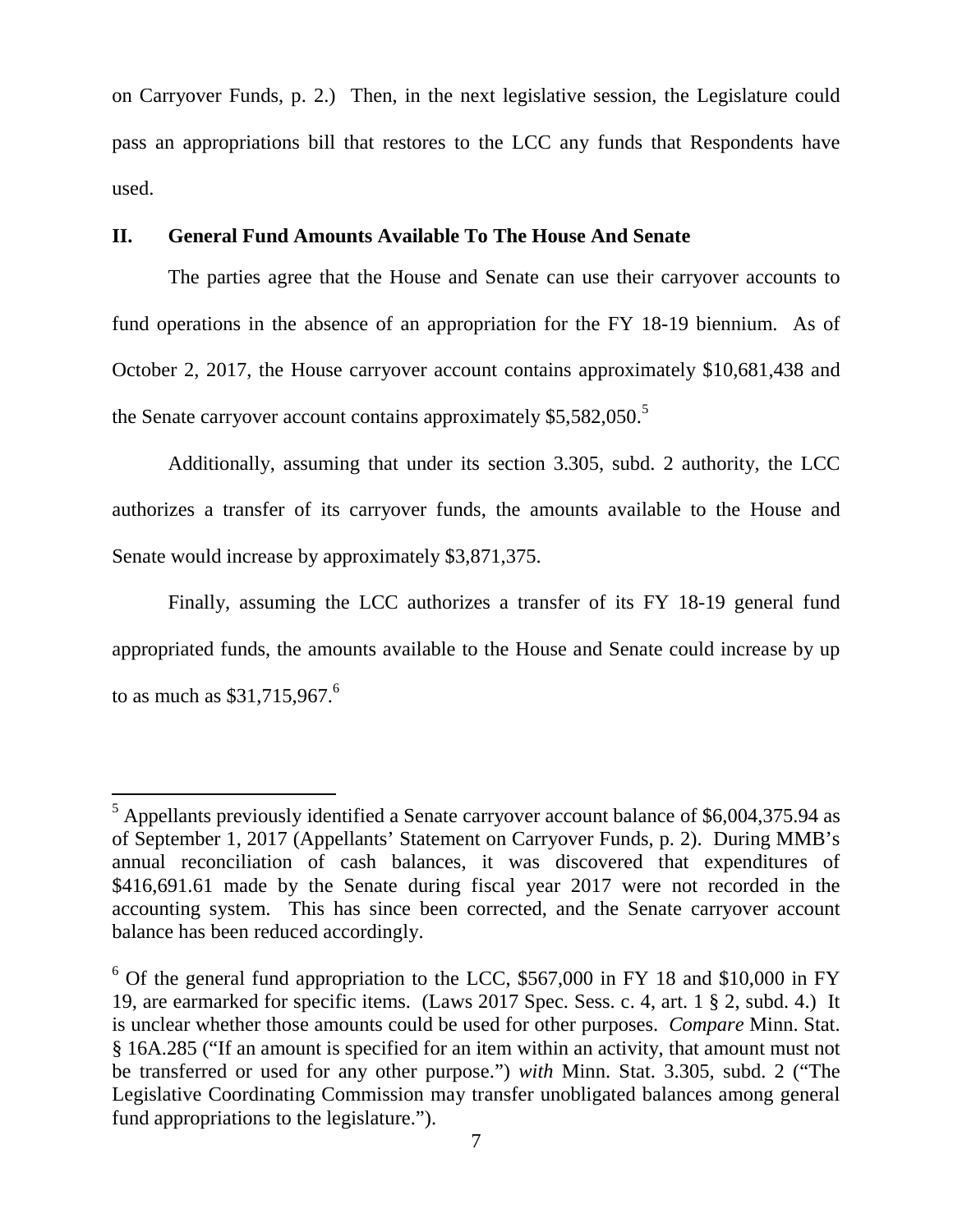In sum, the House and Senate could have access to up to as much as approximately \$51,850,830. (*See* Addendum, p. 1.) With this amount, even using Respondents' statement of anticipated monthly expenses, their funds potentially would not be exhausted until approximately into August 2018. If Respondents chose to use only their carryover funds, the LCC carryover funds, and the LCC's FY 19 general fund appropriation, funds would be exhausted approximately into May 2018.

The discussion above assumes that the House and Senate begin to use their carryover funds on October 2, 2017, with the expiration of the Temporary Injunction. This is the same assumption the House and Senate made when they calculated the exhaustion date for carryover funds in their September 18, 2017 Respondents' Statement of Legislative Finances, at p. 3. Recently, however, Respondents have indicated they may challenge that assumption. Appellants believe the Temporary Injunction funding is no longer in effect as of October 2, 2017. Accordingly, MMB will not process payments from the Temporary Injunction funding. If future draws were permitted to be made from Temporary Injunction funding, this obviously would delay further the exhaustion of the carryover funds.

#### **III. Other Accounts**

The House, the Senate, and the LCC all also have funds in other accounts. (*See* Addendum, p. 2.) It is not clear whether authority exists that would allow the House and Senate to use these other appropriations to finance their operations in the absence of a biennial appropriation.